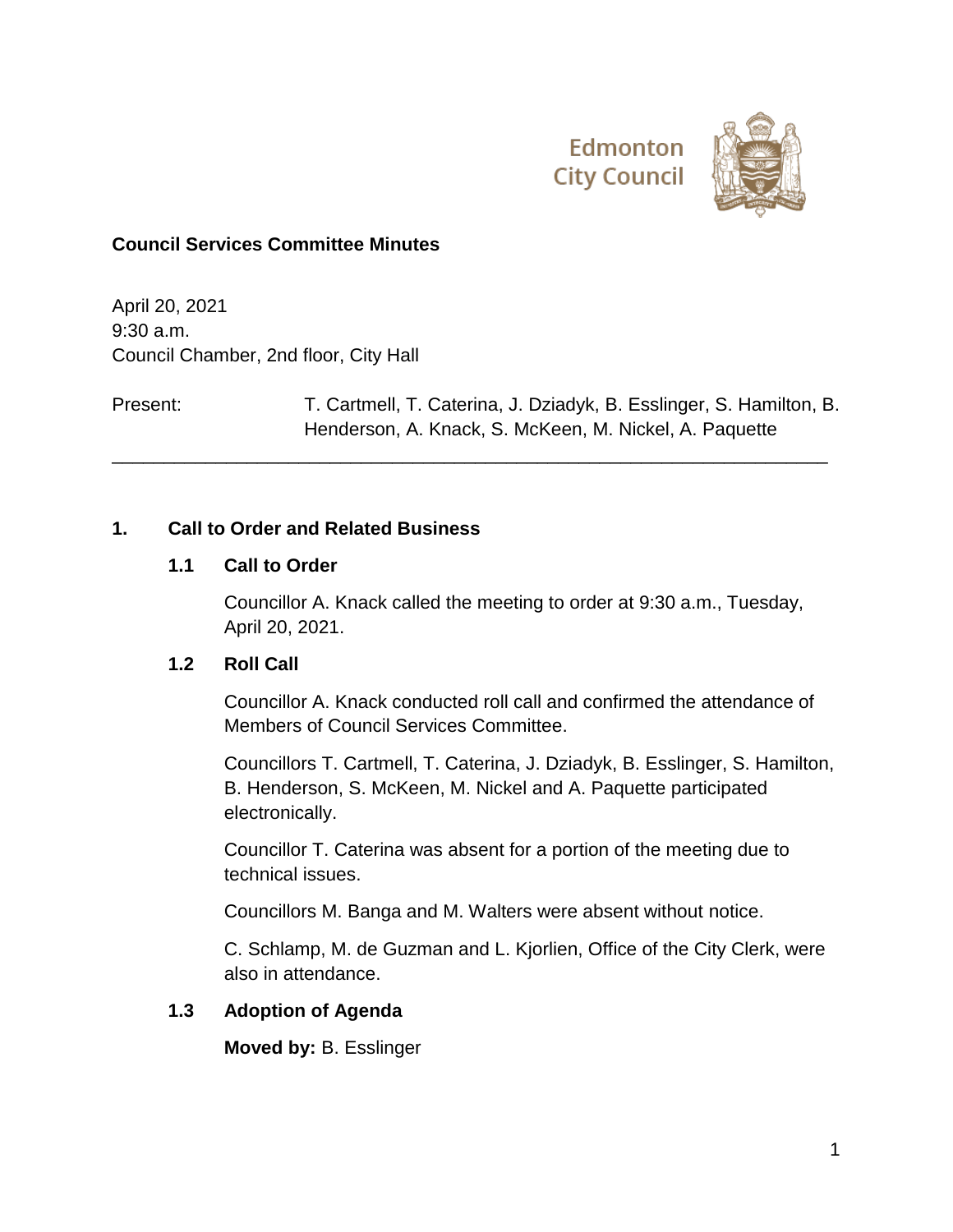That the April 20, 2021, Council Services Committee meeting agenda be adopted with the following change:

## Addition:

 6.1 Budget and Expenses Policy - Amendments to Policy C618 - Councillors Budget and Expenses Policy

In Favour (9): T. Cartmell, J. Dziadyk, B. Esslinger, S. Hamilton, B. Henderson, A. Knack, S. McKeen, M. Nickel, and A. Paquette

# **Carried (9 to 0)**

## **1.4 Approval of Minutes**

## **Moved by:** A. Knack

That the February 9, 2021, Council Services Committee meeting minutes be approved.

In Favour (10): T. Cartmell, T. Caterina, J. Dziadyk, B. Esslinger, S. Hamilton, B. Henderson, A. Knack, S. McKeen, M. Nickel, and A. Paquette

# **Carried (10 to 0)**

## **1.5 Protocol Items**

There were no Protocol Items.

## **2. Items for Discussion and Related Business**

## **2.1 Select Items for Debate**

The following item was selected for debate: 6.1.

#### **2.2 Vote on Reports not Selected for Debate**

All items were selected for debate.

## **2.3 Requests to Speak**

There were no Requests to Speak.

## **2.4 Requests for Specific Time on Agenda**

There were no requests for items to be dealt with at a specific time on the agenda.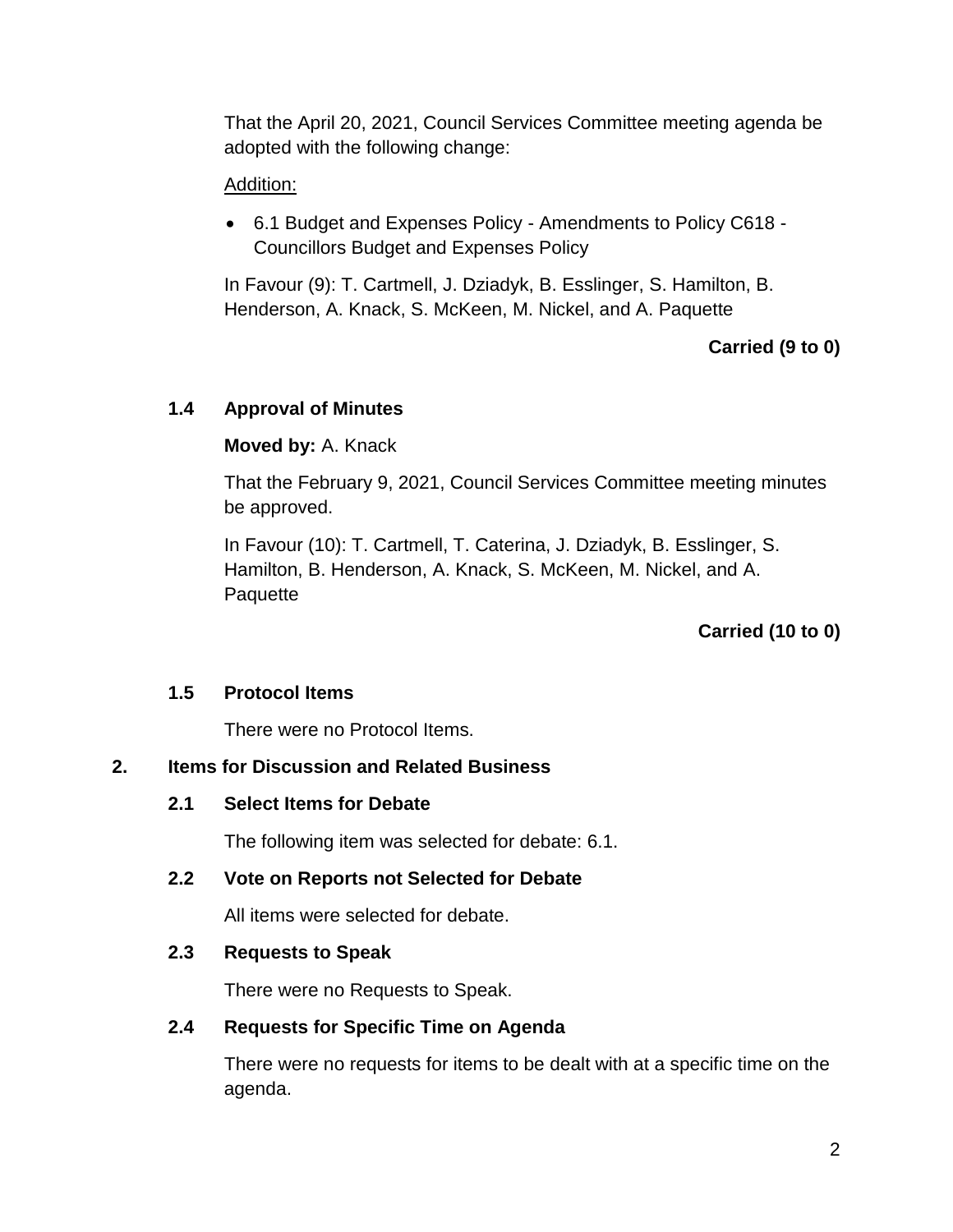### **3. Councillor Inquiries**

There were no Councillor Inquiries.

#### **4. Reports to be Dealt with at a Different Meeting**

There were no Reports to be Dealt with at a Different Meeting.

#### **5. Requests to Reschedule Reports**

There were no Requests to Reschedule Reports.

### **6. Reports**

## **6.1 Budget and Expenses Policy - Amendments to Policy C618 - Councillors Budget and Expenses Policy**

A. Giesbrecht, City Clerk; and C. Perraton, Office of the City Clerk, answered questions.

### **Moved by:** B. Esslinger

That Council Services Committee recommend to City Council:

That the revised Councillors' Budget and Expenses Policy C618A, as set out in Attachment 1 of the April 20, 2021, Office of the City Manager report OCC00533, be approved.

In Favour (10): T. Cartmell, T. Caterina, J. Dziadyk, B. Esslinger, S. Hamilton, B. Henderson, A. Knack, S. McKeen, M. Nickel, and A. Paquette

## **Carried (10 to 0)**

## **7. Responses to Councillor Inquiries**

There were no Responses to Councillor Inquiries.

#### **8. Motions Pending**

There were no Motions Pending on the agenda.

#### **9. Private Reports**

There were no Private Reports on the agenda.

## **10. Notices of Motion and Motions without Customary Notice**

Councillor A. Knack asked whether there were any Notices of Motion. There were none.